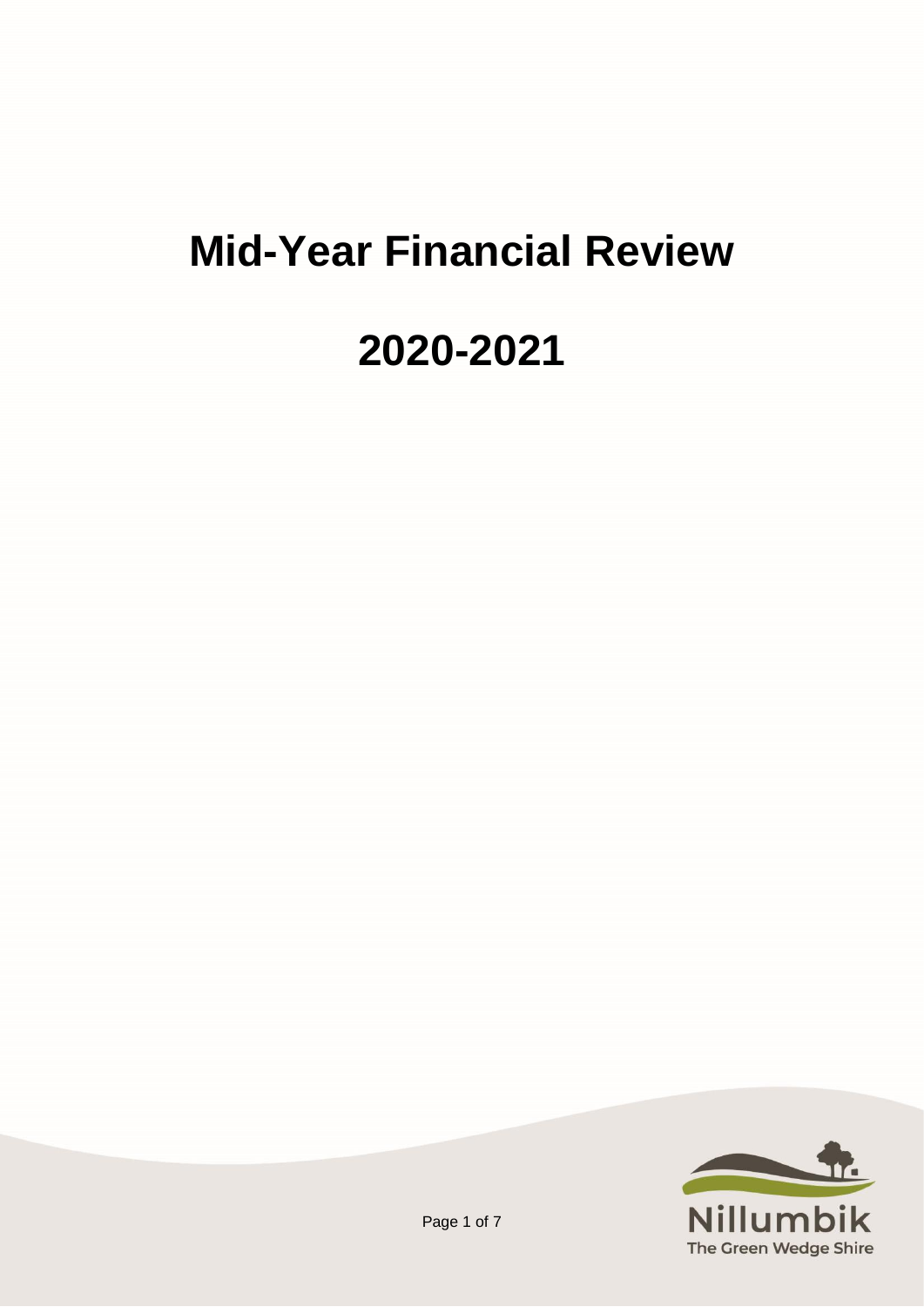### **1. Executive Summary**

The Mid-Year Financial Review is a reporting mechanism to provide Council with an update on the projected outcome for the financial year.

Gross income and expenditure items are estimated at budget time and are often subject to changes and offsets, for example; grant funding anticipated to be received during the course of the year may be received in advance or delayed. External factors such as price increases levied by suppliers will also impact the result. These changes are typically not known at the time of adopting the budget.

A Mid-Year Financial Review was conducted in late 2020 to identify major changes that have occurred since the budget adoption. Major changes across the organisation have been identified and are detailed in the tables on page 4-7.

Council is charged with the ongoing delivery of community services and upkeep of public infrastructure. The worldwide pandemic event and ongoing restrictions have presented unprecedented challenges which Council continues to navigate.

During the period 1 March 2020 to 13 September 2020 Council maintained the existing workforce, redeploying staff where remote working was not possible, or standing down staff with pay.

In response to the pandemic Council implemented a Covid-19 Financial Hardship Policy, suspending penalty interest and enabling the option of deferring instalments, in place until 31 March 2021. This has resulted in a loss of penalty interest income on overdue rates and charges.

Council's other auxiliary income streams have also been impacted as a direct result of the pandemic. The biggest driver is the loss of user fees, particularly income from leisure facilities, hall hire, Recycling and Recovery Centre gate fees, Edendale bookings, Living and Learning course fees and registrations and fines.

Council has provided rent relief to tenants of Council-owned properties experiencing financial difficulty, which is reflective of the guidance through State Government. Assistance grants were also developed for local businesses impacted by restrictions and pandemic related closure.

The lowering of cash rates has also had a substantial impact on Council's ability to earn income on cash balances, with a significant reduction on term deposit rates across banking institutions.

In June 2020 Council adopted the 2020-2021 Budget, which projected an operating surplus of \$17.163 million (\$30.865 million after inclusion of income associated with carried forward capital projects). Currently, the Mid-Year Financial Review projects a revised surplus of \$27.771 million. This decrease in the surplus is driven by a reduction in contributions towards capital projects due to timing of income received and significant unfavourable operational impacts which have resulted from the global pandemic (detailed in the tables below). This has been partially offset by one off grant funding towards capital works projects.

Management will continue to monitor the financial impacts of the pandemic and further explore potential savings/measures in the lead up to the financial year end to minimise the unfavorable movements.

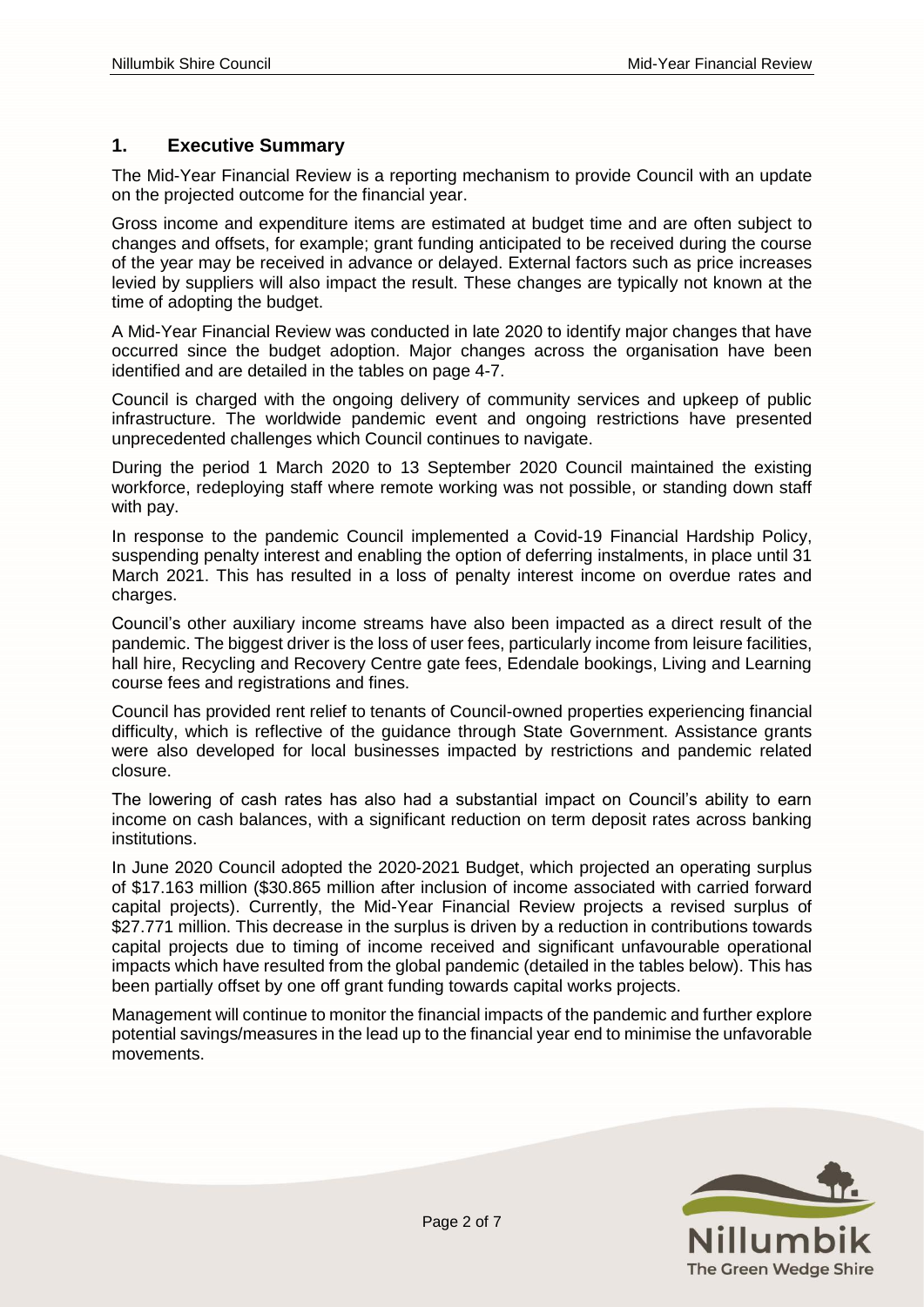### **2. Income Statement**

### **Financial Report 2020-21 Mid-Year Budget Review**

### **Income Statement**

|                                     | <b>Annual</b> | <b>Mid-Year</b> | <b>Movement</b>     | <b>YTD</b>           |  |
|-------------------------------------|---------------|-----------------|---------------------|----------------------|--|
|                                     | <b>Budget</b> | <b>Budget</b>   | from Annual         | <b>Actuals &amp;</b> |  |
|                                     |               | <b>Review</b>   | <b>Budget (incl</b> | <b>Comm</b>          |  |
|                                     |               |                 | c/fwds)             |                      |  |
|                                     | \$            | \$              | \$                  | \$                   |  |
|                                     |               |                 |                     |                      |  |
| Income                              |               |                 |                     |                      |  |
| Rates                               | 58,216,951    | 58,039,786      | (177, 165)          | 57,457,330           |  |
| Waste management charge             | 9,319,871     | 9,382,561       | 62,690              | 9,382,759            |  |
| Government grants-recurrent         | 5,699,309     | 3,917,405       | (1,781,904)         | 2,299,949            |  |
| Government grants-non-recurrent     | 27,741,396    | 33,909,218      | 6,167,822           | 22,314,116           |  |
| User charges                        | 15,198,661    | 14, 154, 344    | (1,044,317)         | 2,430,596            |  |
| Statutory fees and fines            | 1,722,704     | 1,309,540       | (413, 164)          | 775,393              |  |
| Reimbursements                      | 260,000       | 96,390          | (163, 610)          | 129,172              |  |
| Interest income                     | 750,000       | 265,000         | (485,000)           | 77,951               |  |
| Capital contributions               | 4,809,898     | 1,600,158       | (3,209,740)         | 123,198              |  |
| Other revenue-recurrent             | 675,942       | 598,744         | (77, 198)           | 230,236              |  |
| Other revenue-non-recurrent         |               | 185,018         | 185,018             | 186,579              |  |
| Contributions                       | 118,500       | 876,760         | 758,260             | 897,760              |  |
| <b>Total income</b>                 | 124,513,232   | 124,334,924     | (178, 308)          | 96,305,039           |  |
| <b>Expenses</b>                     |               |                 |                     |                      |  |
| Employee benefits                   | 37,023,538    | 36,650,217      | (373, 321)          | 16,223,955           |  |
| <b>External contracts</b>           | 19,521,991    | 20,061,507      | 539,516             | 9,883,601            |  |
| Materials and related costs         | 15,611,955    | 15,935,489      | 323,534             | 9,160,765            |  |
| Other expenditure                   | 7,564,110     | 8,030,622       | 466,512             | 4,565,357            |  |
| Interest expenditure                | 586,744       | 607,958         | 21,214              | 138,053              |  |
|                                     |               |                 |                     |                      |  |
| Financial year projects allocation  | 1,601,055     | 3,539,279       | 1,938,224           | 1,040,703            |  |
| <b>Total expenses</b>               | 81,909,393    | 84,825,072      | 2,915,679           | 41,012,434           |  |
| <b>Earnings before Depreciation</b> | 42,603,839    | 39,509,852      | (3,093,987)         | 55,292,605           |  |
| Depreciation                        | 11,739,000    | 11,739,000      |                     | 2,934,750            |  |
| <b>Net Surplus</b>                  | 30,864,839    | 27,770,852      | (3,093,987)         | 52,357,855           |  |

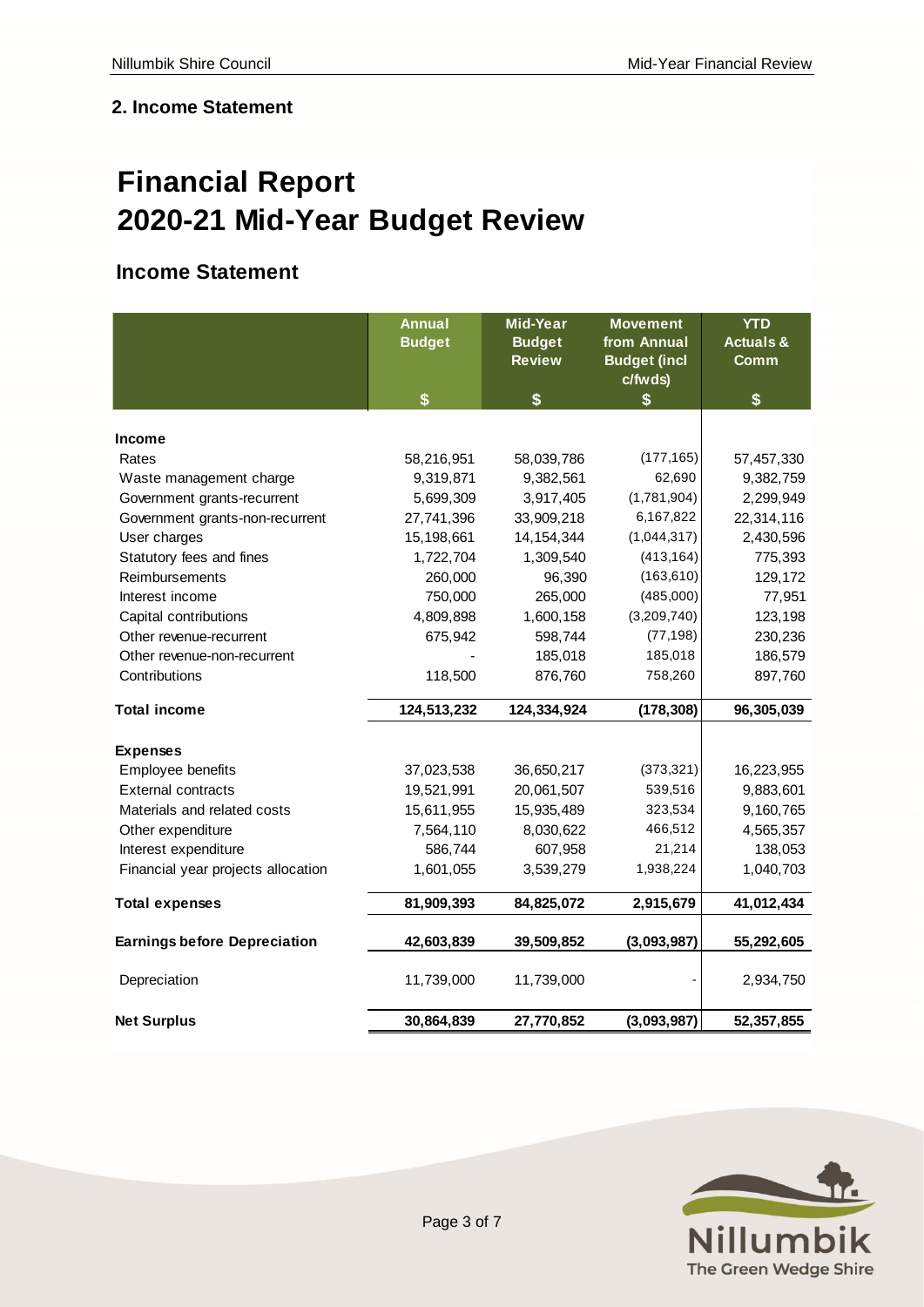### **3. Overview Mid-Year Financial Review**

The **major** items driving the unfavourable budget change of (\$3,093,987) are comprised of:

| <b>Items</b>                             | Amount        | <b>Movement</b> | Commentary on major drivers                                                                                                                                                                                                                                                                                                                                                                                                                                                                                                                                                                                                                                                       |  |
|------------------------------------------|---------------|-----------------|-----------------------------------------------------------------------------------------------------------------------------------------------------------------------------------------------------------------------------------------------------------------------------------------------------------------------------------------------------------------------------------------------------------------------------------------------------------------------------------------------------------------------------------------------------------------------------------------------------------------------------------------------------------------------------------|--|
| <b>Income</b>                            |               |                 |                                                                                                                                                                                                                                                                                                                                                                                                                                                                                                                                                                                                                                                                                   |  |
| Rates and waste<br>management<br>charges | (\$114, 475)  | Unfavourable    | Penalty interest (\$250,000) applied to outstanding<br>rates payments has been suspended until 31<br>March 2021 due to the pandemic. The<br>unfavourable movement has been partially<br>reduced by the additional ratable properties<br>created during the year (\$133,716).                                                                                                                                                                                                                                                                                                                                                                                                      |  |
| Grant funding                            | \$4,385,918   | Favourable      | Approved funding of Capital projects totalling<br>\$4,369,523 including:<br>Diamond Creek netball court surface<br>upgrade \$1,965,483<br>SRV sports lighting upgrades \$1,479,040<br>$\bullet$<br>Hurstbridge Community multi-use facility<br>$\bullet$<br>upgrade \$705,000<br>Approved funding of major initiatives totalling<br>\$1,798,299 including:<br>Working for Victoria \$811,523<br>Local Councils outdoor eating and<br>٠<br>entertainment \$500,000<br>Environmental grants \$269,761<br>This was offset by the early receipt of the financial<br>assistance grant in the prior financial year when<br>budgeted to be received in the 2020-2021 -<br>(\$1,724,387). |  |
| User charges                             | (\$1,044,317) | Unfavourable    | Impacts associated with the pandemic:<br>Leisure facilities (\$260,000)<br>$\bullet$<br>Hall rentals (\$157,428)<br>Edendale fees income (\$174,750)<br>Living and Learning income (\$162,275)<br>Recycling and Recovery Centre gate fee<br>income (\$70,000)<br>Sports field ground rentals (\$105,000)                                                                                                                                                                                                                                                                                                                                                                          |  |
| <b>Statutory Fees</b>                    | (\$413, 164)  | Unfavourable    | Decrease in fees is driven by a reduction in<br>Parking Infringements (\$400,000) as a result of<br>pandemic.                                                                                                                                                                                                                                                                                                                                                                                                                                                                                                                                                                     |  |

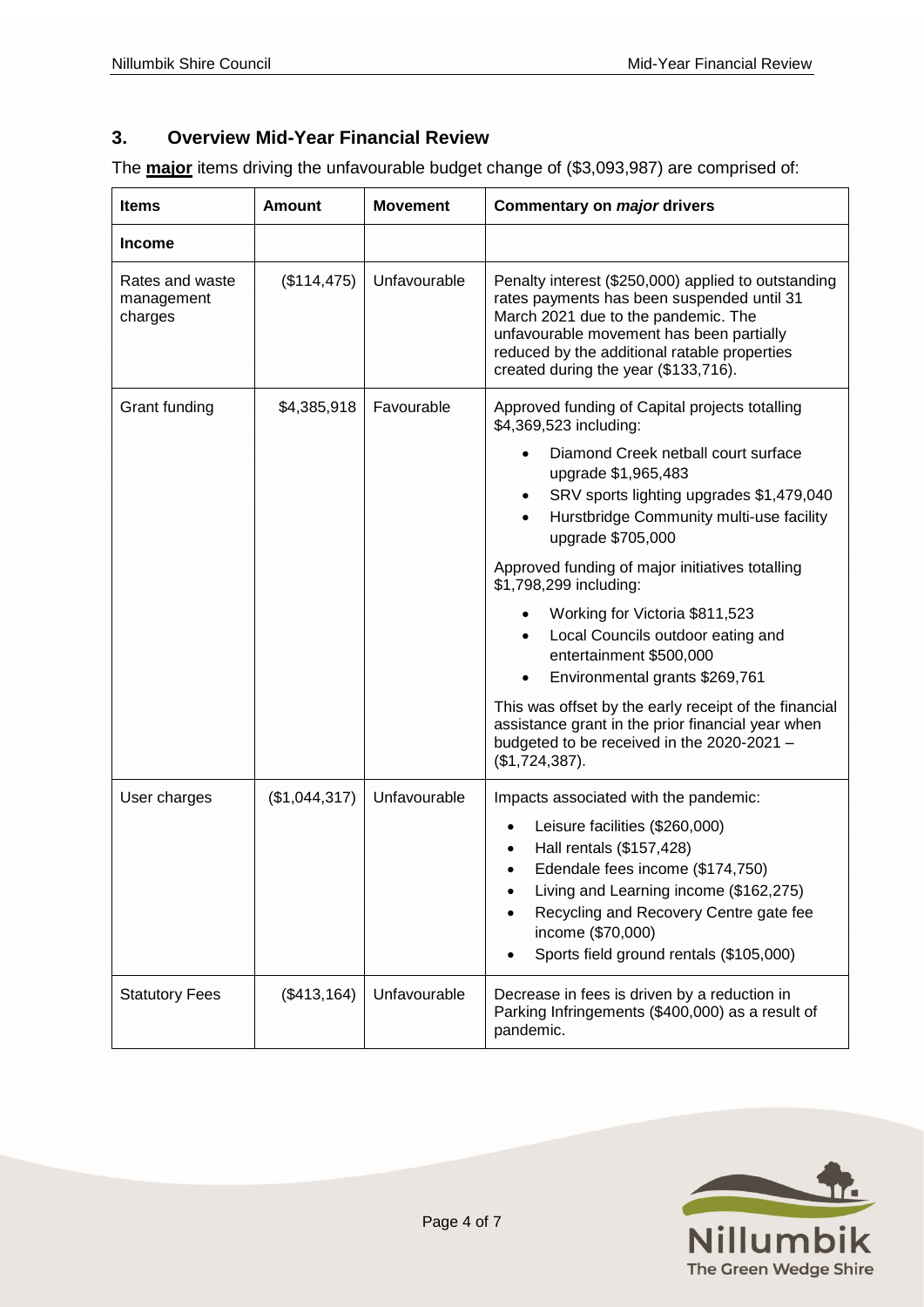| Contributions                                                                                                                   | \$758,260     | Favourable   | Higher than anticipated developer contributions<br>received for open space and developer planning<br>overlay (DPO) schemes.                                                                                                                                                                                                                                                                                                                                                                                                                                                                  |
|---------------------------------------------------------------------------------------------------------------------------------|---------------|--------------|----------------------------------------------------------------------------------------------------------------------------------------------------------------------------------------------------------------------------------------------------------------------------------------------------------------------------------------------------------------------------------------------------------------------------------------------------------------------------------------------------------------------------------------------------------------------------------------------|
| Other income<br>items<br>(reimbursements,<br>interest income,<br>capital<br>contributions,<br>other, revenue,<br>contributions) | (\$3,750,530) | Unfavourable | Driven by timing of capital contributions received<br>for DPO related capital projects (\$3,244,740) and<br>a significant decrease in interest on investments<br>(\$485,000) due to significantly lower market<br>investment rates.                                                                                                                                                                                                                                                                                                                                                          |
| <b>Expenditure</b>                                                                                                              |               |              |                                                                                                                                                                                                                                                                                                                                                                                                                                                                                                                                                                                              |
| Employee<br>benefits                                                                                                            | \$373,321     | Favourable   | Reflective of delays in recruitment of budgeted<br>positions across the organisation.                                                                                                                                                                                                                                                                                                                                                                                                                                                                                                        |
| <b>External contracts</b>                                                                                                       | (\$539,516)   | Unfavourable | Variance includes agency staff engaged across<br>the organisation to temporarily fill vacant positions<br>(\$165,603).<br>The below items will be accommodated through<br>the waste reserve:<br>increase in mobile garbage bins as a result<br>$\bullet$<br>of a larger uptake of bins under the new<br>options provided by Council (\$150,000),<br>increase in charges imposed by external<br>contractor for contamination charges of<br>recyclables disposals (\$95,035); and an<br>increase in organics disposal costs due to<br>higher than anticipated tonnage collected<br>(\$71,003). |
| Materials and<br>related costs                                                                                                  | (\$323,534)   | Unfavourable | Increase in costs relating to<br>legal fees (\$162,000),<br>insurance premiums (\$95,000), and<br>contractors engaged to deliver amenity<br>mowing services (\$112,000).                                                                                                                                                                                                                                                                                                                                                                                                                     |
| Financial year<br>priority projects                                                                                             | (\$1,938,224) | Unfavourable | Additional grant funding received has resulted in<br>corresponding expenditure being incurred for<br>projects including<br>Working for Victoria \$811,253,<br>Outdoor Dining \$500,000,<br>Environmental related projects \$202,500,<br>and Learner Driver Mentor Program<br>\$96,862.                                                                                                                                                                                                                                                                                                       |

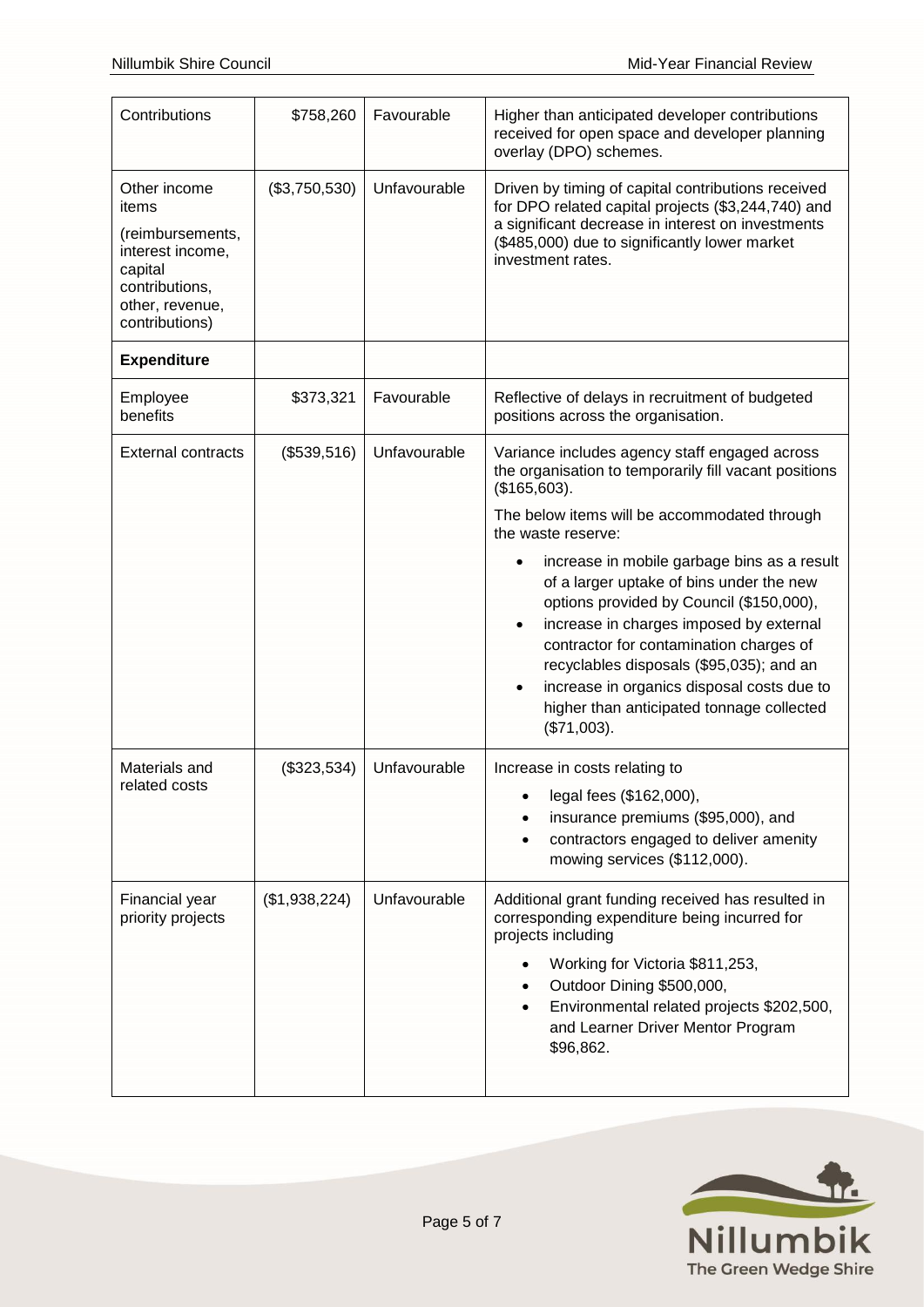| Other expenditure<br>items<br>(Interest)<br>expenditure, other<br>expenditure) | (\$487,726)   | Unfavourable | Additional costs relating to<br>lease costs incurred for waste vehicles<br>$\bullet$<br>(\$188,778),<br>planning scheme amendments<br>$\bullet$<br>(\$113,200),<br>pandemic related expenditure (\$140,332)<br>$\bullet$<br>including grants provided to the local<br>business and arts communities. |
|--------------------------------------------------------------------------------|---------------|--------------|------------------------------------------------------------------------------------------------------------------------------------------------------------------------------------------------------------------------------------------------------------------------------------------------------|
| Net change                                                                     | (\$3,093,987) | Unfavourable |                                                                                                                                                                                                                                                                                                      |

### **4. 2020-21 Capital works program update**

The below table details projects whereby grant funding, contributions or other funding have resulted in an increase to the original project budget. (No additional cost impost to council)

| <b>Item</b>                                                | <b>Adopted</b><br>budget | Mid-Year<br><b>Review</b> | <b>Movement</b><br><b>Additional</b><br><b>Funding</b><br><b>Received</b> | <b>Commentary</b>                                                                                                   |
|------------------------------------------------------------|--------------------------|---------------------------|---------------------------------------------------------------------------|---------------------------------------------------------------------------------------------------------------------|
| Solar Panels                                               | 517,448                  | 787,448                   | 270,000                                                                   | Department of Jobs, Precincts and<br>Regions funding announced 2020-21                                              |
| <b>Hurstbridge Community</b><br>multi-use facility upgrade | 357,699                  | 1,704,000                 | 1,346,301                                                                 | GSF funding announced 2020-21<br>\$705,000, Council Contribution \$641,301                                          |
| Diamond Creek Trail<br><b>Construction Stage 2</b>         | 5,000,000                | 5,100,000                 | 100,000                                                                   | Confirmed total grant funding                                                                                       |
| Diamond Creek Netball<br>Court Surface Upgrade             | ٠                        | 2,162,031                 | 2,162,031                                                                 | SRV grant funding announced 2020-21<br>\$1,965,483, Council Contribution<br>\$196,548                               |
| <b>Sports Lighting Upgrades</b>                            | ٠                        | 1,626,944                 | 1,626,944                                                                 | SRV grant funding announced 2020-21<br>\$1,479,040, Council Contribution<br>\$147,904                               |
| Yarrambat Streetscape<br>Upgrades                          |                          | 280,000                   | 280,000                                                                   | Department of Jobs, Precincts and<br>Regions funding announced 2020-21<br>\$100,000, Council Contribution \$180,000 |
| <b>Purchase of Artworks</b>                                | ۰                        | 25,500                    | 25,500                                                                    | Purchases funded from Council's Public<br>Art Reserve                                                               |

The below table details projects whereby grant funding was unsuccessful.

| <b>Item</b>                    | <b>Adopted</b><br>budget | Mid-Year<br><b>Review</b> | <b>Movement</b> | Commentary                     |
|--------------------------------|--------------------------|---------------------------|-----------------|--------------------------------|
| Hurstbridge Outdoor<br>Netball | 600,000                  |                           | (600,000)       | Grant application unsuccessful |